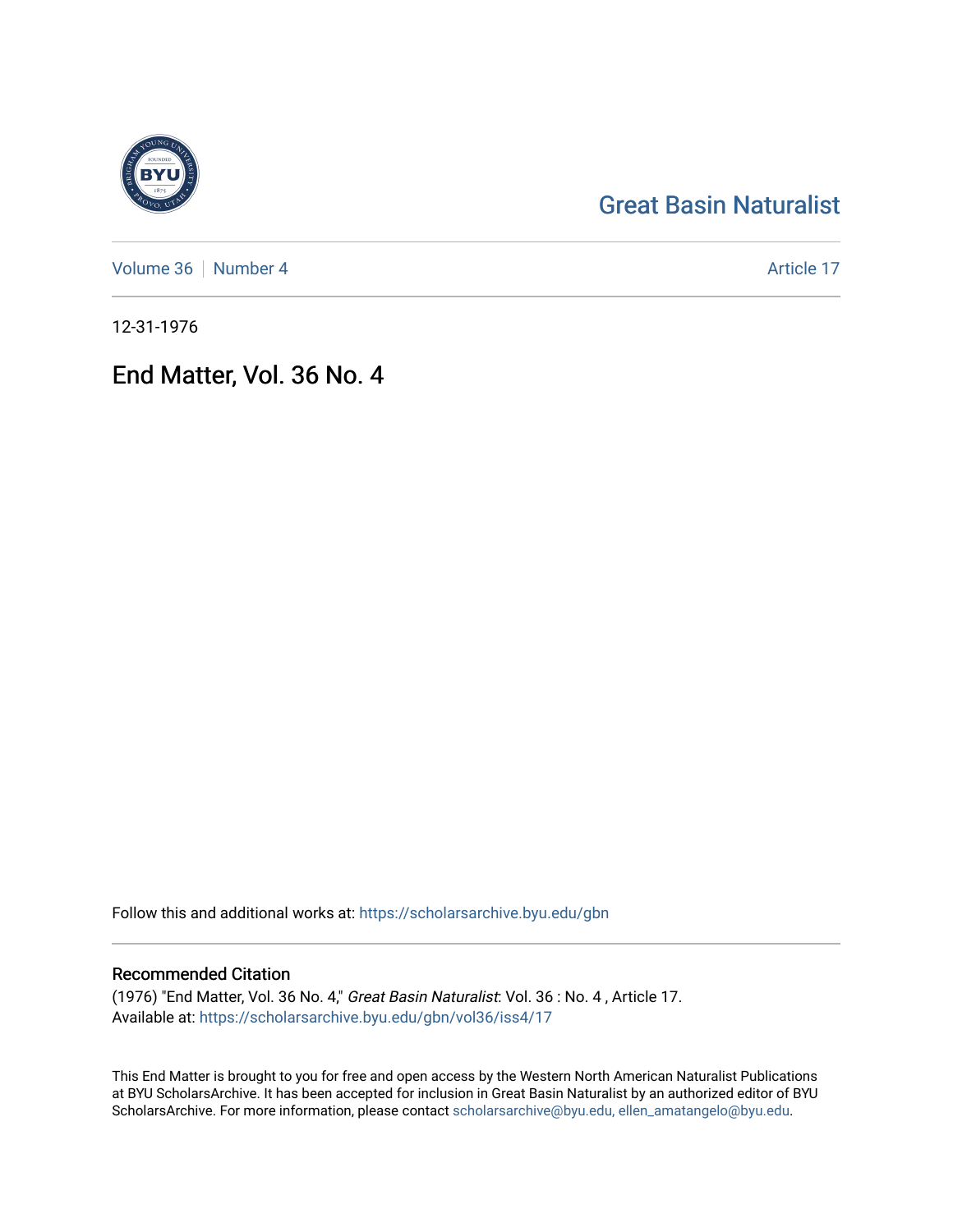#### NOTICE TO CONTRIBUTORS

Original manuscripts in English pertaining to the biological natural history of western North America and intended for publication in the *Great Basin Naturalist* and should be directed to Brigham Young University,Stephen L. Wood,Editor,*Great* Basin Naturalist. Provo, Utah 84602.

Manuscripts. Two copies are required, typewritten, double spaced throughout on one side of the paper, with margins of at least one inch on all sides. Use a recent issue of this journal as a format, and the Co*uncil of Biological Editors Style Manual, Third Edition* (AIBS, 1972) in preparing the manuscript. An abstract, about 3 percent as long as the text, but not exceeding 200 words, and written in accordance with Biological Abstract guidelines, should precede the introductory paragraph of each article. Authors may recommend one or two reviewers of their article.

*Illustrations and Tables.* All illustrations and tables should be made with a view toward having them appear within the limits of the printed page. Illustrations that form a part of an article should accompany the manuscript. Illustrations should be prepared for reduction by the printer to either a single-column (2% inches) or doublecolumn (5 $\frac{1}{2}$  inches) width, with the length not exceeding 7 $\frac{1}{2}$  inches.

Costs Borne by Contributor. Authors should be prepared to contribute \$10 per printed page toward publication of their article (in addition to reprint costs). No re prints are furnished free of charge. A price list for reprints and an order form are sent with the proof.

Reprint Schedule of the Great Basin Naturalist

|            | 2pp.         | 4pp. | $6$ pp.         | $8$ pp.         | 10 <sub>pp</sub> | $12$ pp. | Each           |
|------------|--------------|------|-----------------|-----------------|------------------|----------|----------------|
| 100 copies | \$20         | \$23 | \$26            | S <sub>29</sub> | S32              | \$35     | Additional     |
| 200 copies | $26^{\circ}$ | 29   | 32 <sup>1</sup> | 35              | 38               | 41       | 2pp.           |
| 300 copies | 32           | 35   | 38              | 41              | 44.              | 47       | S <sub>3</sub> |